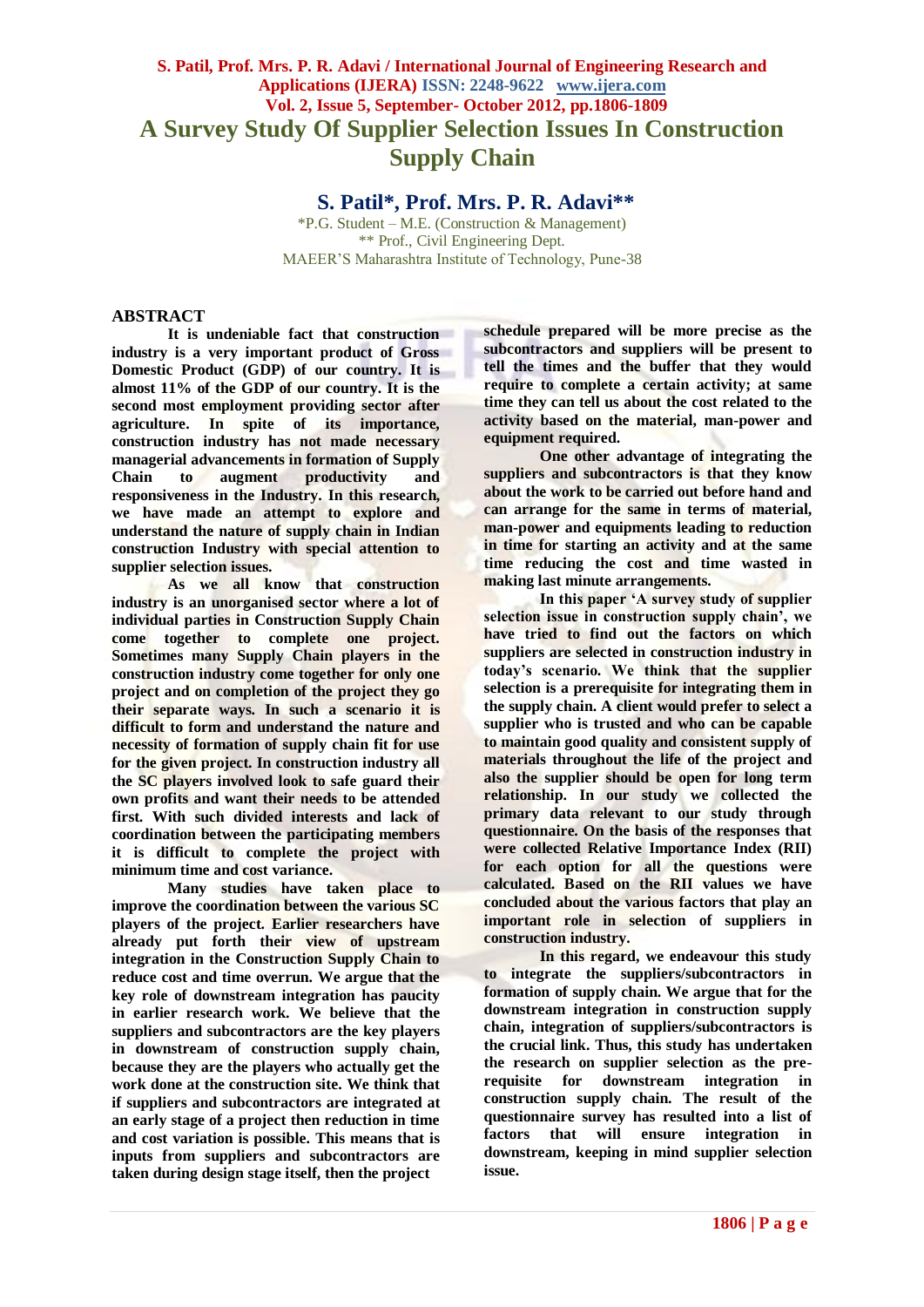## **S. Patil, Prof. Mrs. P. R. Adavi / International Journal of Engineering Research and Applications (IJERA) ISSN: 2248-9622 www.ijera.com Vol. 2, Issue 5, September- October 2012, pp.1806-1809**

**Keywords -** Supplier Selection, Downstream<br>Integration, Construction Supply Chain Construction Management.

#### **I. INTRODUCTION**

Facing with the new challenges, today's construction companies are striving to become better organized, increase capital base, acquire high tech equipment and material to compete with the foreign companies which are more experienced. Many companies are making the beeline for ISO: 9000 certificate. Many organizations are trying to implement Business Process Re-engineering (BPR), Total Quality Management (TQM), and Information Technology (IT). Some of the organization had even tried to implement the Enterprise level business process (ERP) software and Construction Supply Chain Management (CSCM).

Construction supply chain management (CSCM) is an emerging area to be studied. Though it is substantially different from Manufacturing supply chain, it is being inspired by it. In manufacturing supply chain management, emphasis is more on modelling volume production, whereas in CSCM is concerned with the coordination of discrete quantities of material (and associated speciality engineering services) delivered to specific construction projects. The organization and sourcing of material is becoming increasingly complex across the global construction industry. So, CSCM in terms of supplier selection is very important in today's world.

Supplier selection is the vital decision in construction supply chain. The supply chain of construction industry is primarily fragmented and needs through integration in the downstream. The extent of integration in downstream depends on the supplier selection practices of the supply chain. This study put forwards the argument that the supplier selection is the pre requisite for downstream integration in construction supply chain.

# **II. CONSTRUCTION SUPPLY CHAIN**

Construction is a multi-organization process, which involves client/owner, designer, contractor, supplier, consultant, etc. It also is a multi-stage process, which includes conceptual, design, construction, maintenance, replacement, and decommission. From this perspective, CSC can be defined as flowing:

CSC consists of all the construction business processes, from the demands by the client, conceptual, design and construction to maintenance, replacement and eventual decommission of building, and organizations, which are involved in the construction process, such as client/owner, designer, general contractor (GC), subcontractor, supplier, consultant, etc. CSC is not a chain of

construction businesses with business-to-business relationships but a network of multiple organizations and relationships, which includes the flow of information the flow of materials, services or products, and the flow funds between client, designer, contractor and supplier.

# **III. SUPPLIER SELECTION IN CONSRUCTION SUPPLY CHAIN**

For many organizations effective supplier evaluation and purchasing processes are of vital importance. As the pace of market globalization quickens, the number of potential suppliers and the number of factors to consider when selecting suppliers increases. In this paper we present the critical success factors (CSFs) for supplier selection. Increased competition and globalization of markets facilitated by Internet-based technologies have combined to dramatically change the ranking of factors while introducing new criteria to the supplier selection process.

Based on the results of this study, we conclude that supplier selection criteria will continue to change based on an expanded definition of excellence to include traditional aspects of performance (quality, delivery, price, service) in addition to non-traditional, evolving ones (just-intime communication, process improvement, supply chain management).

# **IV. SUPPLIER SCORING AND ASSESSMENT**

When scoring and assessing suppliers, the following factors other than quoted price must be considered:

- Replenishment of lead time
- On time performance
- Supply flexibility
- Delivery frequency/minimum lot size
- Supply quality
- Inbound transportation cost
- Pricing terms
- Information coordination capability
- Design collaboration capability
- Exchange rates, taxes and duties
- Supplier viability

#### **V. SUPPLIER EVALUATION SYSTEM**

The three general types of supplier evaluation systems used today are:

- Categorical method,
- Cost-Ration method,
- Linear averaging method.

The guiding factor in deciding which system is best is:

- Ease of implementation &
- Overall reliability of system.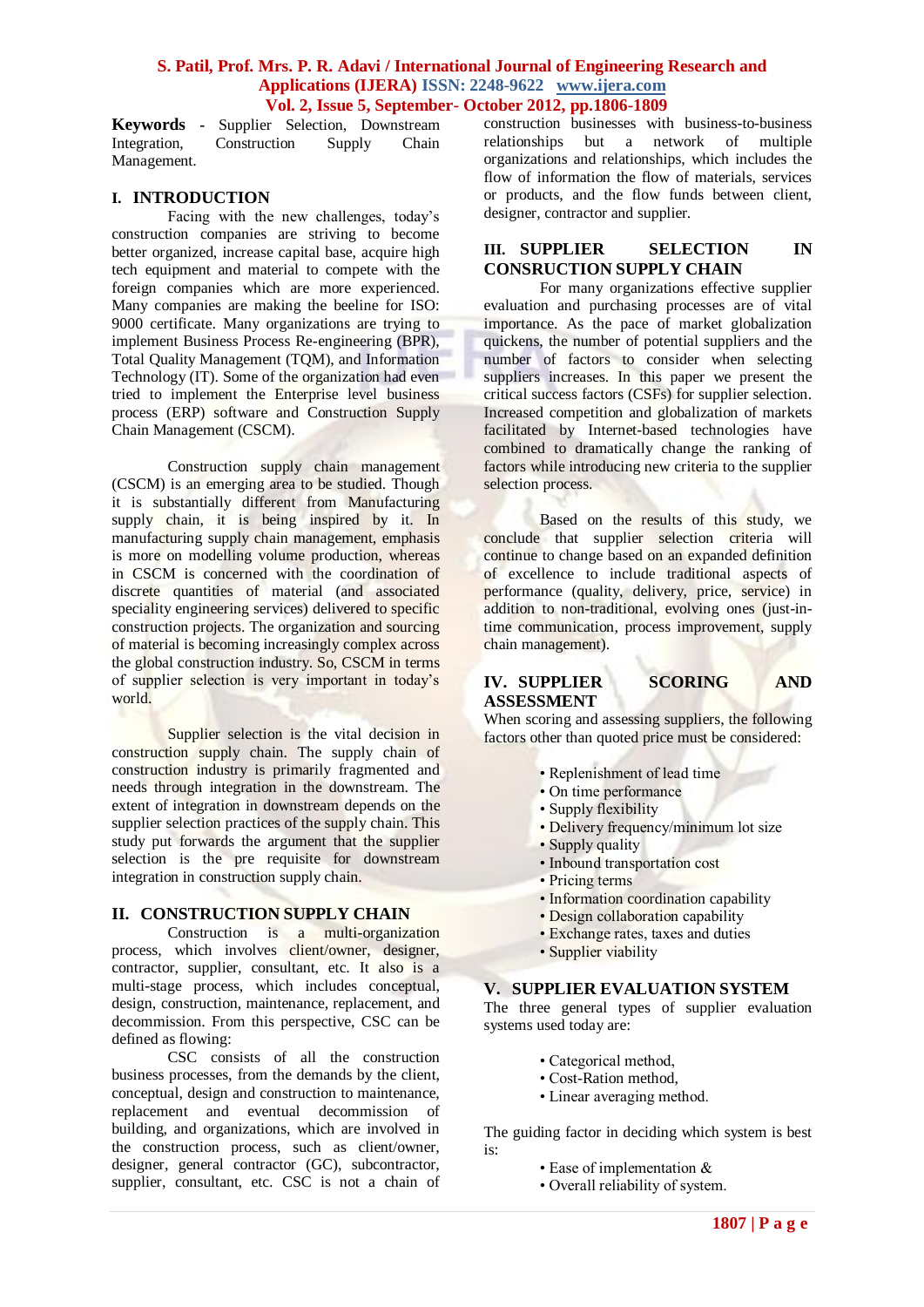# **S. Patil, Prof. Mrs. P. R. Adavi / International Journal of Engineering Research and Applications (IJERA) ISSN: 2248-9622 www.ijera.com Vol. 2, Issue 5, September- October 2012, pp.1806-1809**

# **VI. RESEARCH METHODOLOGY**

The methodology is qualitative, which explores the "insider's view" of the process, and provides independent analysis of suppliers and subcontractors selection process in construction projects. The objective is to gain access to the participant's experiential insights on supplier selection process.

The data presented in this research is primarily qualitative. The principal objective is to us the participant's experiences to find the criteria on which they select the suppliers. Specific research questions were developed for use in conducting the qualitative analysis through survey. These questions were designed to address the measures used to seek the basis on which suppliers are selected for construction projects.

The questionnaire was compiled on the basis of the following factors:

- **Selection procedure** for vendors
- **Selection criteria** considered for the selection of sub- contractor and suppliers
- **Phase in which involvement** of the suppliers and sub- contractors would significantly influence the project effectiveness
- Impact of **technical expertise** on project work
- **Testing capability** of the supplier
- **Relationship** with the supplier
- Method to encourage subcontractor towards **waste elimination process**
- Supplier's **geographical reach**
- How **resourceful** the supplier is
- **Transparency and openness** of supplier
- Expectations from suppliers to ensure **quality and timely work**
- Extent to which the **client briefing** affected decision regarding supplier and sub-contractor selection
- **Attitude of client** towards supplier selection
- **Minimum skill requirement** of subcontractors to Execute the work
- Method which would ensure **proper coordination** on project work
- Cooperation of suppliers in situations to cope up With **frequent design changes**
- Impact on **material availability** due to frequent design changes
- **The incentives** provided by the client for on time delivery of the project
- Methods of preventing **complacency** on part of suppliers and sub contractors
- Impact due to **early participation** of supplier and subcontractors in projects

**VII. ANALYSIS OF RESULTS** After preparing the responses to the questions were collected by sending the questionnaire through e-mail. The respondents were working professionals with engineering background. To analyze the responses given by the respondents and to get the criteria on which suppliers are selected in construction industry. Relative Importance Index method was used.

Relative Importance Index (RII) is the process where weight is given to each type of response as per the judgment of the user. In this case;

- Strongly Disagree  $= 1$
- Disagree  $= 2$
- Undecided  $= 3$
- Agree  $= 4$

• Strongly Agree  $= 5$ 

Once the weights are decided then the total numbers of responses for each option of each question are found out.

Then RII for each option is calculated using the equation;

 $RII = (W1*n1 + W2*n2 + ...)/A*N$ 

Where  $W =$  Weight of the option as decided by user.  $n =$  Number of responses under each option,

- $A =$  Highest weight given and
- $N = Total number of respondents.$

The option with the highest RII for a question is the preferred option for that question

# **VIII. CONCLUSION**

This study was carried out to find the criterion that governs the selection of suppliers and subcontractors in the construction industry.

Based on the review of literature on formation of supply chain in construction industry, we found that construction industry is too fragmented and too adversarial to adopt supply chain management practices. We believe that a Supply chain initiative in Construction industry is the way forward to reduce delays and cost and time overrun.

In this regard, we endeavour this study to integrate the suppliers/subcontractors in formation of supply chain. We argue that for the downstream integration in construction supply chain, integration of suppliers/subcontractors is the crucial link. Thus, this study has undertaken the research on supplier selection as the pre-requisite for downstream integration in construction supply chain.

#### **REFERENCES**

1. Barker R., Hong-Minh S. and Naim M.M., [2000]. The terrain scanning methodology.